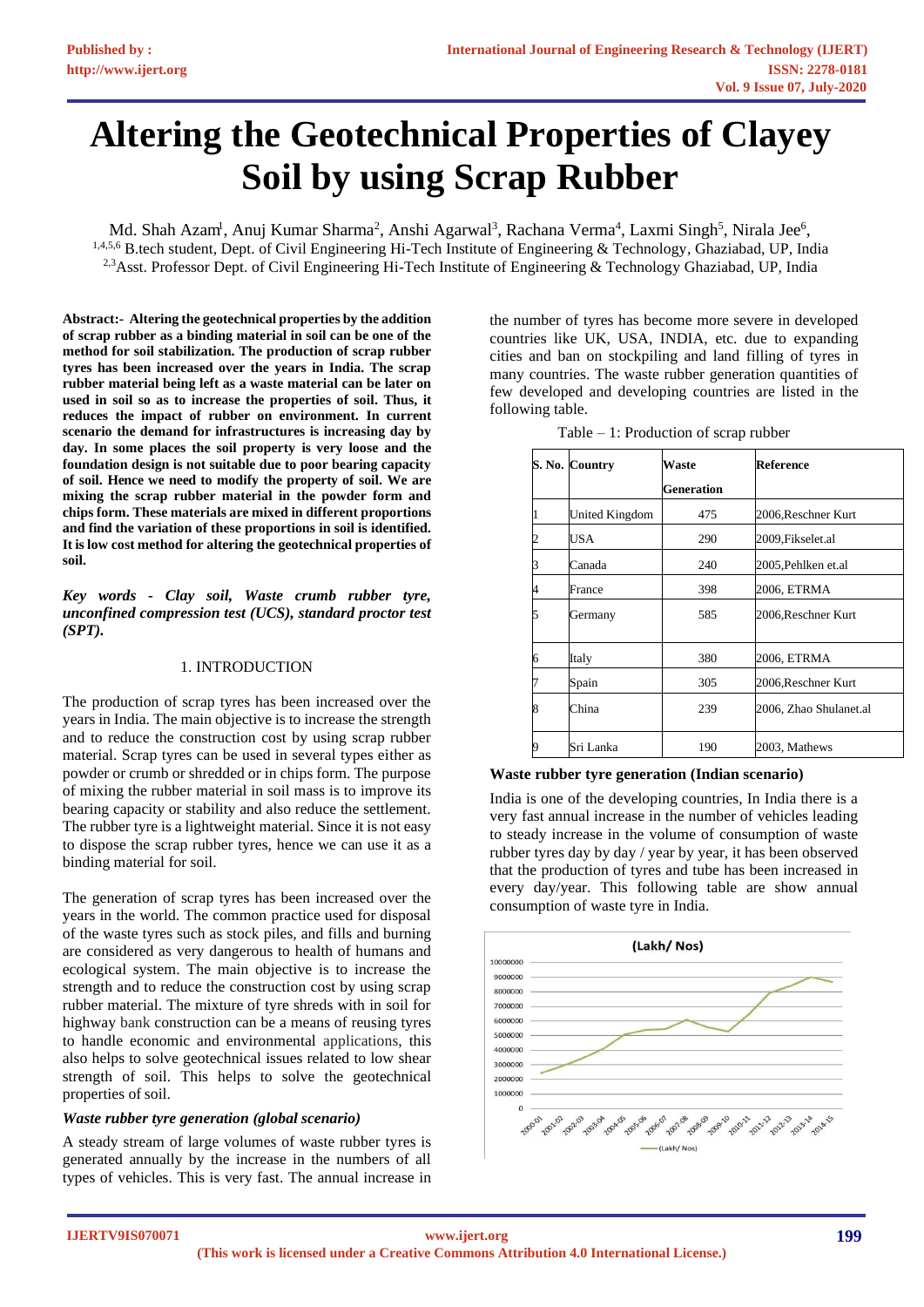| <b>Constituents</b>                                 | <b>Percentage</b> |
|-----------------------------------------------------|-------------------|
| Rubber (natural & synthetic)                        | 38                |
| Fillers (carbon chalk, carbon black, silica)        | 30                |
| Reinforcing materials (rayon, steel, nylon)         | 16                |
| Plasticizers (resins & oil)                         | 10                |
| Chemical for vulcanization (zinc oxide,<br>sulphur) |                   |
| Chemical as ntioxidants to counter ozone<br>effects |                   |
| Miscellaneous                                       |                   |

Table - 2: Chemical composition of waste tyres.

Table - 3: classification of waste tyre according to particle size.

| <b>Material</b> | <b>Size</b> |
|-----------------|-------------|
| Chips           | $<$ 250mm   |
| Shred           | 30-250mm    |
| Granulate       | $1-30$ mm   |
| Powder          | $< 0.5$ mm  |

## 2. OBJECTIVE OF THE STUDY

- $\triangleright$  To alter the geotechnical properties of soil by using scrap tyres as a stabilizer.
- $\triangleright$  To determine the maximum dry density (MDD) & optimum moisture content (OMC) for the various mixture.
- $\triangleright$  To find the optimum amount of crumb rubber tyre that can be added, such that changes in properties are in favor to our requirement.
- ➢ Study the engineering properties of rubber and soil.
- ➢ To magnify the physical properties (Shear Strength, Water content, Compressibility) of thesoil.
- $\triangleright$  To determine the change in OMC, MDD & shear strength with addition of different percentages of waste tyre rubber (0%, 5%, 10%, 15% and 20%).

# 3. SUMMARY OF LITERATURE REVIEW

- ➢ P. T. Ravichandran, A. Shiva Prasad, K. Divya Krishnan and P. R. Kannan Rajkumar Department of Civil Engineering, SRM University, Kattankulathur.
- Crumb rubber powder (CRP) mixed with both the soil showed improvement in CBR value with its addition up to 10% and there onwards decreased with further increase in crumb rubber powder.
- The permeability value shows rapid increase with the increase in crumb rubber content for the both the soils. The use of crumb rubber as a stabilizer introduces a low cost method for stabilization and it significantly reduces the waste tyre disposal problem that currently exits.
- ➢ A. Venkata Ratnam, Dr. D. S. V. Prasad, Civil

Engineering Department,B.V.C. Engineering College, AP.

- From the Standard Proctor Compaction test, it was calculated that the maximum dry density (MDD) reduced with the increase in percentage of crumb rubber and optimum MDD is 1.48KN/m3. This could be due to light weight nature of scrap crumb rubber waste.
- Cohesion(C) decrease with increase in CRP up to 7% and then increases with further increase in 9% of CRP. Soil+CRP+cement mixture showed an improvement in direct shear value up to 9% of CRP at 4% cement. Further the addition of cement to soil +CRP mix lead to a decrease in direct shear value.
- ➢ Umar jain, Vinod K Sonthwal, Department of civil engineering, NITTTR, Chandigarh, India.
- Added amount of rubber tyre had been varied in proportions of 4%, 6%, 8%and 10% by theweight of soil. Use of shredded rubber tyres in geotechnical engineering for enhancing the soil properties has received great attention in the current times.
- It is found that the 8% (25 mm $\times$ 50 mm) of tyre content is the specific value where the CBR has got the improvement of 66.28% than in comparison of the plain soil.
- ➢ G. Ravi Kumar, K. Gayathri, Civil Engineering Department, QISIT, Ongole, AP, India.
- When the 10% of crumb rubber powder CRP are added in black cotton soil the shear strength of black cotton soil are increased. From the investigations, CBR value are increase in 10% of CRP are added to the soil.
- The addition of CRP in red soil when the shear strength of red soil are decreased. By the researcher investigation the use of rubber in red soil is not applicable for soil stabilization.
- ➢ Deepanshu Solanki, Dr. D.G.M Purohit, Department of Civil Engineering, M.B.M.E.C, J.N.V University, Jodhpur, Rajasthan, India.
- The shear strength is increased with the increasing the amount of scrap rubber up to 0.075percentage by the weight.
- The smaller grain size provides greater contact area and better surface frictional resistance between chips and clay.

# 4. RESEARCH METHODOLOGY

# **Preparation of Sample**

Specimens of parent soil and treated with 0, 5, 10, 15 and 20% by weight of rubber tyre scrap of various sizes were prepared at maximum dry density and optimum moisture content as per IS specification.

**IJERTV9IS070071**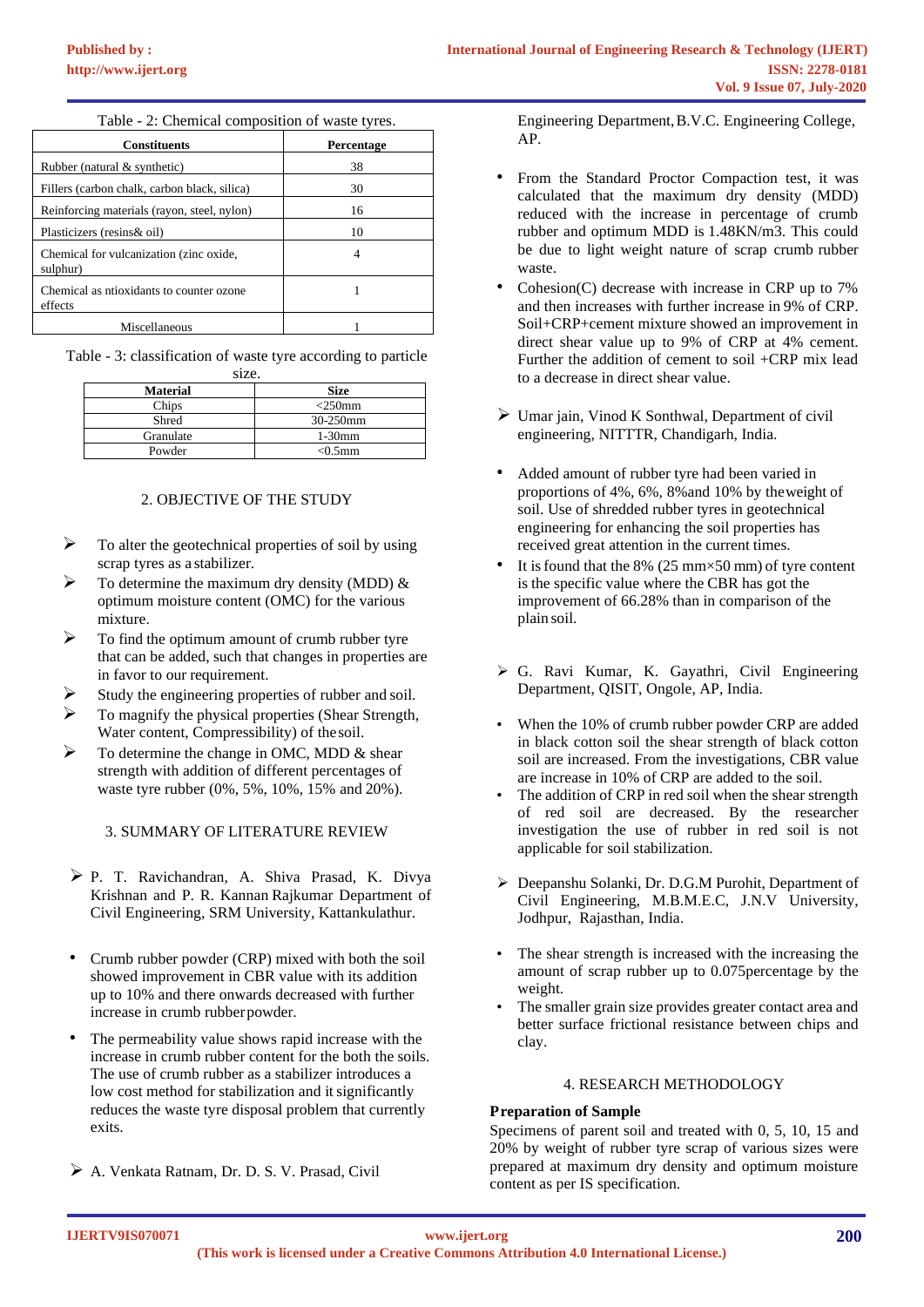## **Testing**

**Liquid Limit: -** it is a minimum water content at which the soil is flow with minimum water content.

**Apparatus: -** kesagrande liquid limit test, kesagrande type tool (clay), ASTM type tool (sandy clay)

In this test we are taking 450mm sieves and 120gm mixed water and massed it properly. And place the soil in to the cup now use the groove and tool which is divided the soil into two parts. Put the reading 0. Now gives the no of blows we are providing 25 no .of blows until the soil is fixed gain its original position. When it is fixed we removed the soil from tool into the cup in perpendicular possition. And put it in to the container and weight the soil. Now put the sample in the Owen until the soil is dry. And again weighting the dry soil sample and noted the reading. We are repeating the test two or three times. And from all these values we are draw a graph in x- axis or y- axis

## **Plastic limit test:-**

Plastic limit of a soil is a water content at which the soil just began to crumble when rod in to a threaded approximately 3mm.

**Testing: -** we are taking 50 gm. of soil sample and passing it from 425 micron sieve from the prepaid sample in the evaporating dish. Now add the still water in to the soil sample mixed it throwly.so that the soil mass is plastic enough to be used .prepaid the ball weight of 8gm. out of this soil mass press the ball on the glass plate and rolled it with the fingers . So, that a threaded is uniform diameter is formed. The rate of rolling should be between18-19 stokes per/minutes. Continue the rolling until the threading having a dia of 3ml and taking the reference to the metallic rod again make a ball of the thread and rolled it again to a threaded. We continue this process until the thread is crumbling .collect the sample of pieces of crumble soil thread in a container of non-weighting determine he moisture content as per standard procedure, Water content (w) = w1-w2/w1-w2\*100

#### **MDD Test (maximum dry density test), OMC (Optimum Moisture Content of Soil):-**

To determine the relationship between water content and dry density of given soil and then to determine optimum moisture content and maximum dry density. This can be measured by mainly two methods standard Proctor Compaction Test and Modified Proctor. Both the test helps to determine the optimum moisture content that is required for a soil to attain maximum compaction

Optimum Moisture Content (OMC) This function of soil is tested through the site investigation process. The Optimum moisture content (OMC) or Optimum Water Content (OWC) is the moisture content at which the soil attains maximum dry density.

## **Dry density of soil using core cutter test: -**

For this test we are calculating. •Stability analysis.

- •Bearing capacity.
- •Degree of compaction.

## **Mixing Proportion**

The scrap rubber tyre mixed in various proportions can be represented as in table number 4.

Table - 4: Various proportions of sample used.

| -- ---- ---   |              |                           |  |  |  |
|---------------|--------------|---------------------------|--|--|--|
| <b>Sample</b> | Soil $(\% )$ | Scrap rubber tyre $(\% )$ |  |  |  |
|               | 100          |                           |  |  |  |
|               | 95           |                           |  |  |  |
|               |              |                           |  |  |  |
|               |              |                           |  |  |  |
|               |              |                           |  |  |  |

#### 5. EXPRIMENTAL OBSERVATION

The soil specimen of the parent soil was taken. Soil specimen replaced with 0, 5, 10, 15 and 20% of scrap rubber tyre by the weight.

| <b>Description of</b>           | <b>Properties</b> | Scrap rubber tyre percentage |       |       |       |       |
|---------------------------------|-------------------|------------------------------|-------|-------|-------|-------|
| <b>Sample</b>                   |                   | 0%                           | 5%    | 10%   | 15%   | 20%   |
| $Soil + Scrap\ rubber$          | OMC in %          | 25                           | 23.2  | 22.4  | 21.1  | 19.4  |
| tyre (retained on<br>$425\mu$ ) | MDD in gr/cc      | 1.60                         | 1.574 | 1.561 | 1.476 | 1.458 |
| $Soil + Scrap\ rubber$          | OMC in %          | 24                           | 23.3  | 22.9  | 21.0  | 20.7  |
| tyre (retained on<br>$300\mu$ ) | $MDD$ in $gr/cc$  | 1.60                         | 1.58  | 1.534 | 1.48  | 1.455 |

Table - 5: Index properties of Sample.

| <b>Physical Properties</b>     | Sample |                          |  |  |
|--------------------------------|--------|--------------------------|--|--|
|                                | Result | Scrap rubber tyre        |  |  |
| <b>Specific Gravity</b>        | 2.58   | Passing from 600µ sieve  |  |  |
| Plastic Limit                  | 42     | & retained on 425 usieve |  |  |
| Liquid Limit                   | 24     |                          |  |  |
| Plasticity Index               | 16     | Passing from 425µ sieve  |  |  |
| Maximum Dry Density (MDD)      | 1.59   | & retained on 300usieve  |  |  |
| Optimum Moisture Content (OMC) | 25     |                          |  |  |

# 6. RESULTS

#### **Liquid Limit Test**

The test was done on the clayey soil first. The process of testing was followed as discussed earlier. Put 250 gm sample, passed 425 mm sieve, into dish. Add distilled water into the soil.

Place a portion of the paste in the cup of device. Trim it to a depth of 1 cm.

Rotate the cup at two revolutions per second till length of about 13 mm by flow, and record the number of blows, N.



THE LIQUIDITY OF THE SOIL SAMPLE IS 57%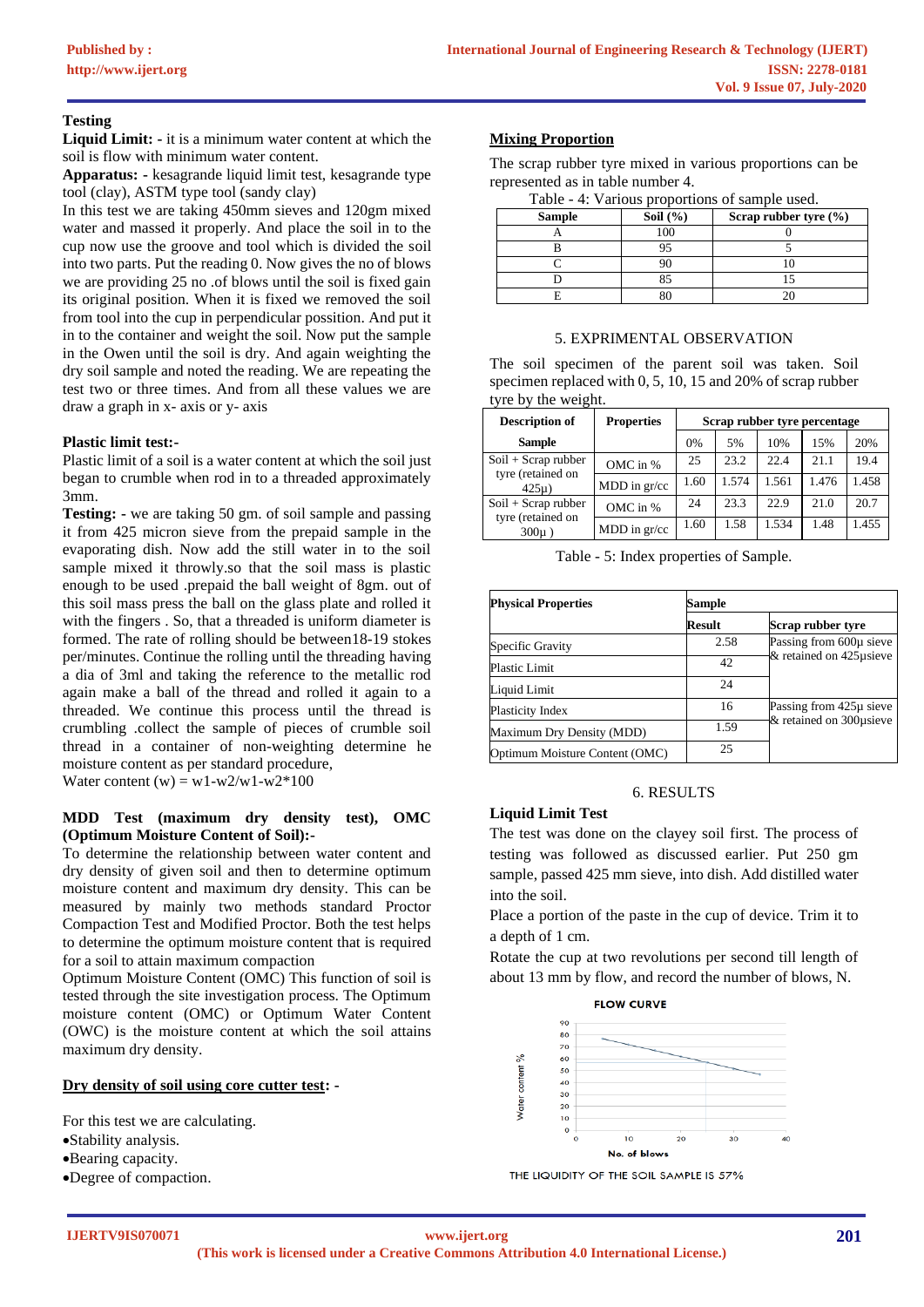#### **Standard Proctor Test**

Weight of empty mould = 4340gm. Volume of empty mould  $= 1000c$ c.

Results obtained are listed below in Table 6

Table 6: Standard Proctor Test Values for Different

| Percentage of CRP |      |      |      |      |      |  |
|-------------------|------|------|------|------|------|--|
| %CRP              |      |      |      |      | 20   |  |
| <b>MDD</b>        | 15.3 | 14.7 | 14.2 | 13.6 | 13.1 |  |
| OMC               |      | 23.2 | 21.9 | 18.8 | -    |  |

#### **Standard proctor test on soil**

The test was done on the clayey soil first. The Maximum Dry Density was found to be 1.72 g/cc at Optimum Moisture Content of 20.8%. The process of testing was followed as discussed earlier.





## **Standard proctor test on blended soil**

The process described earlier was repeated for all the samples



**MAXIMUM DRY DENSITY** 

It can be observed that the increase in percentage of crumb rubber decreases the MDD



It can be observed that the increase in percentage of crumb rubber decreases the OMC



#### 7. CONCLUSION

- After investigation of the test results are presented in table and figures of plotted graphs, following conclusion were drawn about the experimental study.
- The optimum moisture content (OMC) will be varies about 17% to 20% due to addition of scrap rubber tyre as form of shredded rubber content .The shear strength increased with the increasing amount of rubber up to 20 percentage by its weight.
- Strength was increased and thus it can be used for further constructions and in constructions of roads, bridge, and foundation work.
- The percentage reduction in liquid limit and plasticity index was about 50% & 54% when 4% CRP was added.
- Results of tests conclude that involvement of chips scrap (waste) rubber tyre strips in clay with proper amounts improved strength and shapeless behavior of sub grade soils. For scrap rubber tyre contemplated soil, the value of Unconfined Compressive Strength (UCS) is greater in compare to parent soil.
- For soil treated with 20% of scrap rubber tyre (Retained  $-425 \mu$  – scrap rubber tyre passing through 600 $\mu$  and retained on 425μ IS sieve), and the highest unconfined compressive strength (UCS) value of 68KN/m<sup>2</sup> has been observed.
- The scrap rubber tyre chips using to reduce the environmental impact of scrap rubber tyre waste.